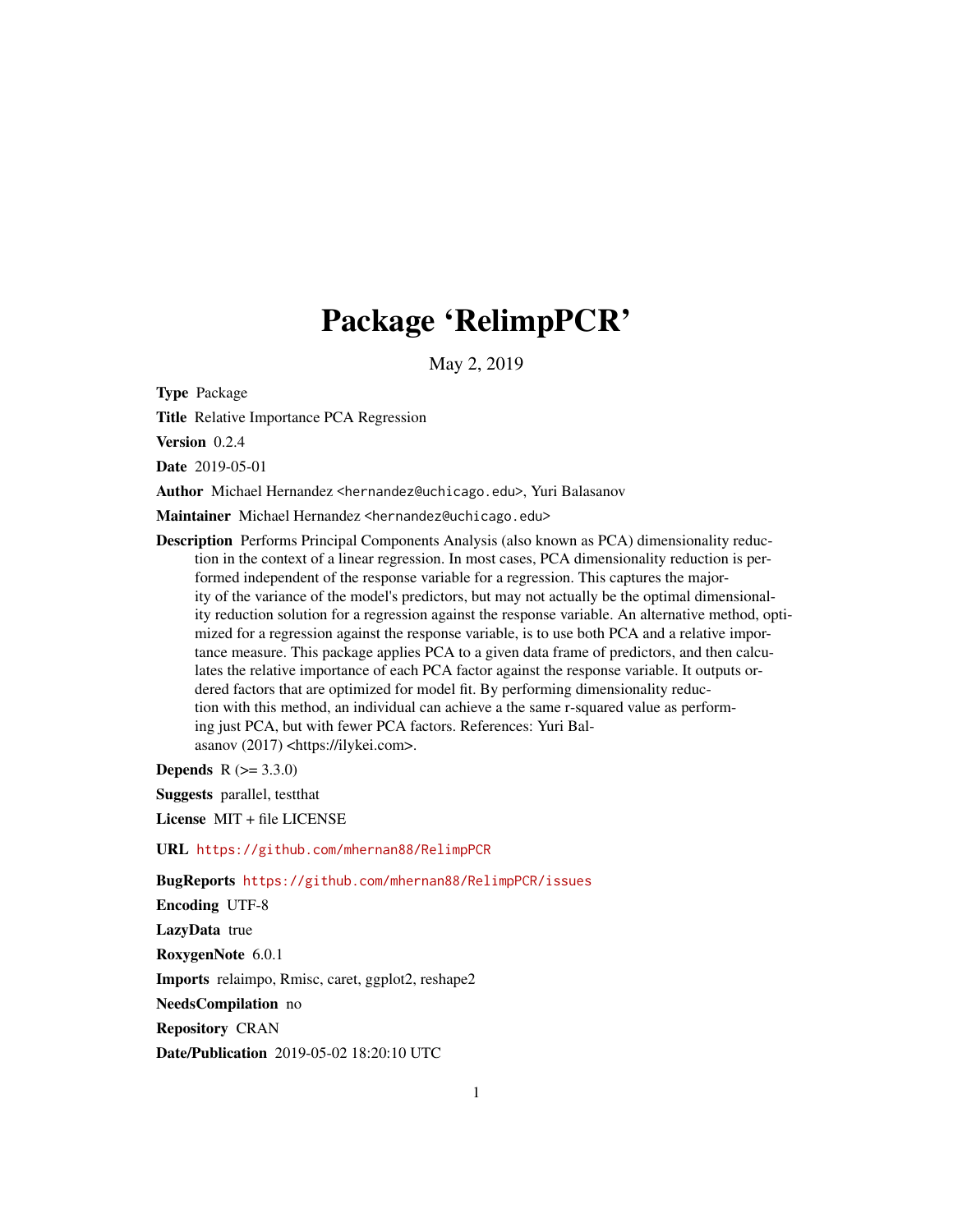# <span id="page-1-0"></span>R topics documented:

#### **Index** [6](#page-5-0) **6**

RelimpPCR *A Relative Importance PCA Regression Function*

#### Description

This function performs a relative importance PCA regression. It performs PCA and then applys a relative importnace measure on each additional factor. The output shows optimal PCA factor selection for a given regression.

#### Usage

```
RelimpPCR(Y, X, target_r2, validation_split = 1, relimp_algorithm = "last",
 max\_predictors = 0, remove_factors = T, factors_to_remove = 0,
 max_factors_to_remove = 15, normalize_data = T, plot_this = T,
 verbose = F, multicore = T, cores = 2, random_seed = NA)
```
## Arguments

| Y                | (list/vector): This a list/vector of Y values for the regression.                                                                                                                                                                                                                                             |
|------------------|---------------------------------------------------------------------------------------------------------------------------------------------------------------------------------------------------------------------------------------------------------------------------------------------------------------|
| X                | (data frame): This is the input data for the regression.                                                                                                                                                                                                                                                      |
| $target_r2$      | (float $0-1$ ): The algorithm will attempt to return to you the simplest model (i.e.<br>with fewest predictors) that satisfies your target r2 value; If no model satisfies<br>this condition, then the full model (with all predictors) will be returned.                                                     |
| validation_split |                                                                                                                                                                                                                                                                                                               |
|                  | (float 0-1): This determines how much of your data set will be in the train data<br>set. The remainder will be allocated to the test data set. If set to 1, train and test<br>samples will be identical.                                                                                                      |
| relimp_algorithm |                                                                                                                                                                                                                                                                                                               |
|                  | (string): This is the "type" of relative importance that will be used for measuring<br>raw predictors (not PCA factors).                                                                                                                                                                                      |
|                  | max_predictors (int): The maximum number of predictors/factors you want reviewed. Note: For<br>importance measures all predictors/factors will be analyzed for relative impor-<br>tance. Rather, this limits how many predictors/factors are added onto the model<br>to show iteratively increasing R-Suared. |
|                  | remove_factors (bool): If any eigenvalue, resulting from performing PCA on your data set, is too<br>small for relative importance, it can be removed automatically if this is TRUE.<br>If FALSE, the same situation will produce an error.                                                                    |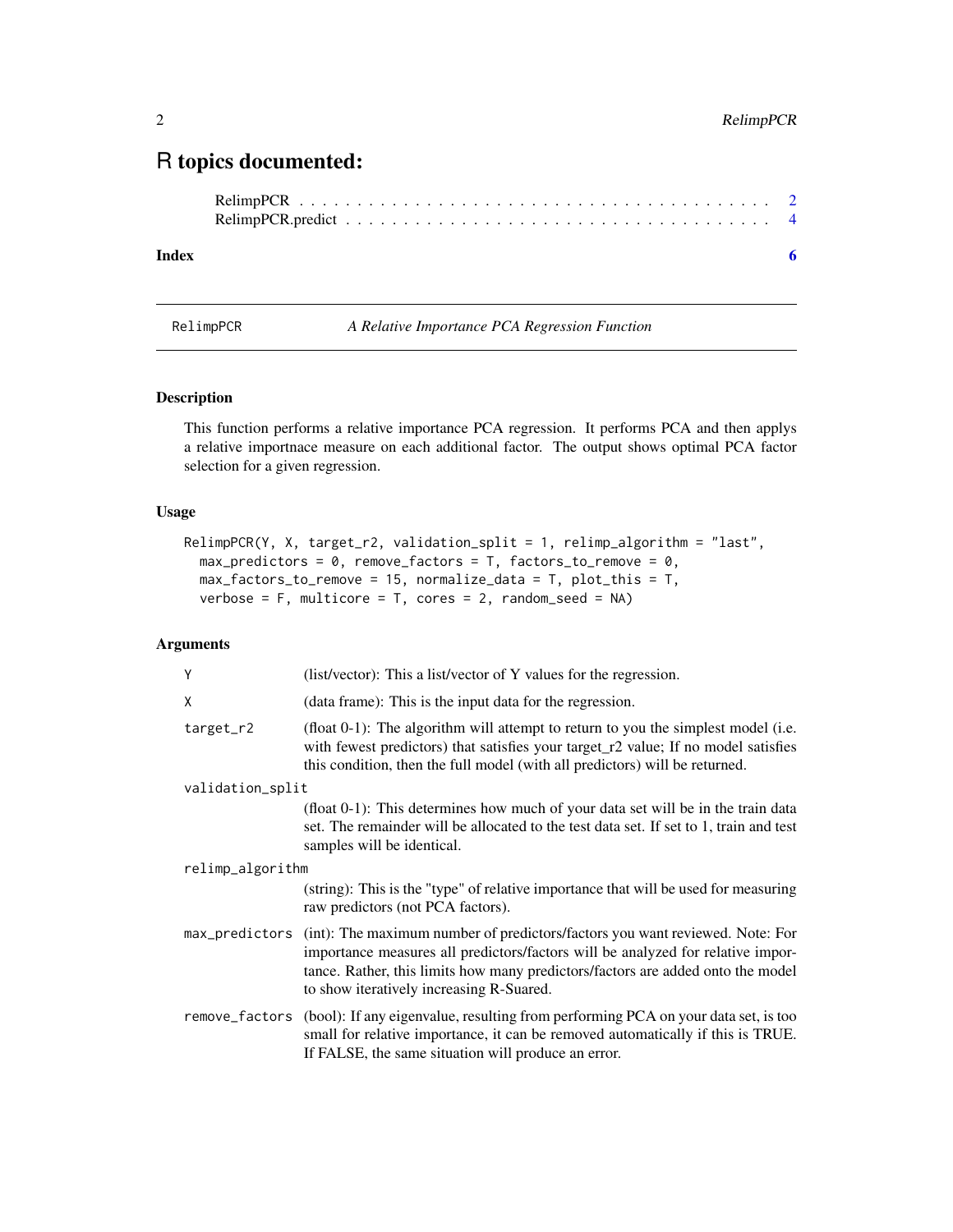#### RelimpPCR 3

| factors_to_remove     |                                                                                                                                                                                                                                                                                                                                                                                                                                                                                  |
|-----------------------|----------------------------------------------------------------------------------------------------------------------------------------------------------------------------------------------------------------------------------------------------------------------------------------------------------------------------------------------------------------------------------------------------------------------------------------------------------------------------------|
|                       | $(int)$ : If remove_factors is TRUE, you can either a) set this to 0 to have the script<br>iteratively remove PCA factors until the relative importance calculation works<br>(recommended if you do not know how many PCA factors to remove, but takes<br>longer), or b) set this to any positive integer smaller than the number of factors.<br>In condition b, the script will go ahead and remove the $X$ smallest factors $(X$<br>being the number this argument is set to). |
| max_factors_to_remove |                                                                                                                                                                                                                                                                                                                                                                                                                                                                                  |
|                       | (int): If remove_factors is TRUE and factors_to_remove is 0, then this will de-<br>termine how many factors the script will delete before "giving up". This is to<br>prevent a possible very long process. This can be set to 0 to iterate through all<br>columns (not recommended).                                                                                                                                                                                             |
|                       | normalize_data (bool): Whether or not to normalize (subtract mean and divide by standard de-<br>viation) before analysis.                                                                                                                                                                                                                                                                                                                                                        |
| plot_this             | (bool): Whether or not to plot the r-squared values. Default is TRUE.                                                                                                                                                                                                                                                                                                                                                                                                            |
| verbose               | (bool): Whether or not to include some additional narration around the status of<br>the process. Default is FALSE.                                                                                                                                                                                                                                                                                                                                                               |
| multicore             | (bool): Whether or not to use mclapply instead of sapply. Default is TRUE.                                                                                                                                                                                                                                                                                                                                                                                                       |
| cores                 | (int): The number of cores to distribute work across for multicore operations.                                                                                                                                                                                                                                                                                                                                                                                                   |
| random_seed           | (int): Random seed (if you wish to use one). NA indicates no random seed.                                                                                                                                                                                                                                                                                                                                                                                                        |

#### Value

out (list): A list containing all of the below components...

\$pca\_loadings: The PCA loadings.

\$pca\_object: The trained PCA object.

\$pca\_factors\_rank: The numerical ranking of the PCA factors.

\$original\_r2\_train: The r-squared values when iteratively adding unordered training predictors.

\$pca\_r2\_train: The r-squared values when iteratively adding unordered training PCA factors.

\$relimp\_pca\_r2\_train: The r-squared values when iteratively adding ordered training PCA factors (ordered by relative importance of the training data set).

\$best\_model: The model with the fewest predictors that has r-squared equal to or above the "target\_r2" argument.

\$num\_factors: The number of PCA factors used in the best model.

\$scaling\_factors: The mean and standard deviations used to scale the X columns and Y column.

\$relimp\_r2\_train: ONLY RETURNED IF relative importance for ordered predictors is successful. This contains the r-squared values when iteratively adding ordered predictors (ordered by relative importance of the training data set).

\$ranked\_features: ONLY RETURNED IF relative importance for ordered predictors is successful. This contains the numerical ranking of predictors.

\$original\_r2\_test: ONLY RETURNED IF validation\_split argument is not equal to 1. This contains the r-squared values when iteratively adding unordered testing predictors.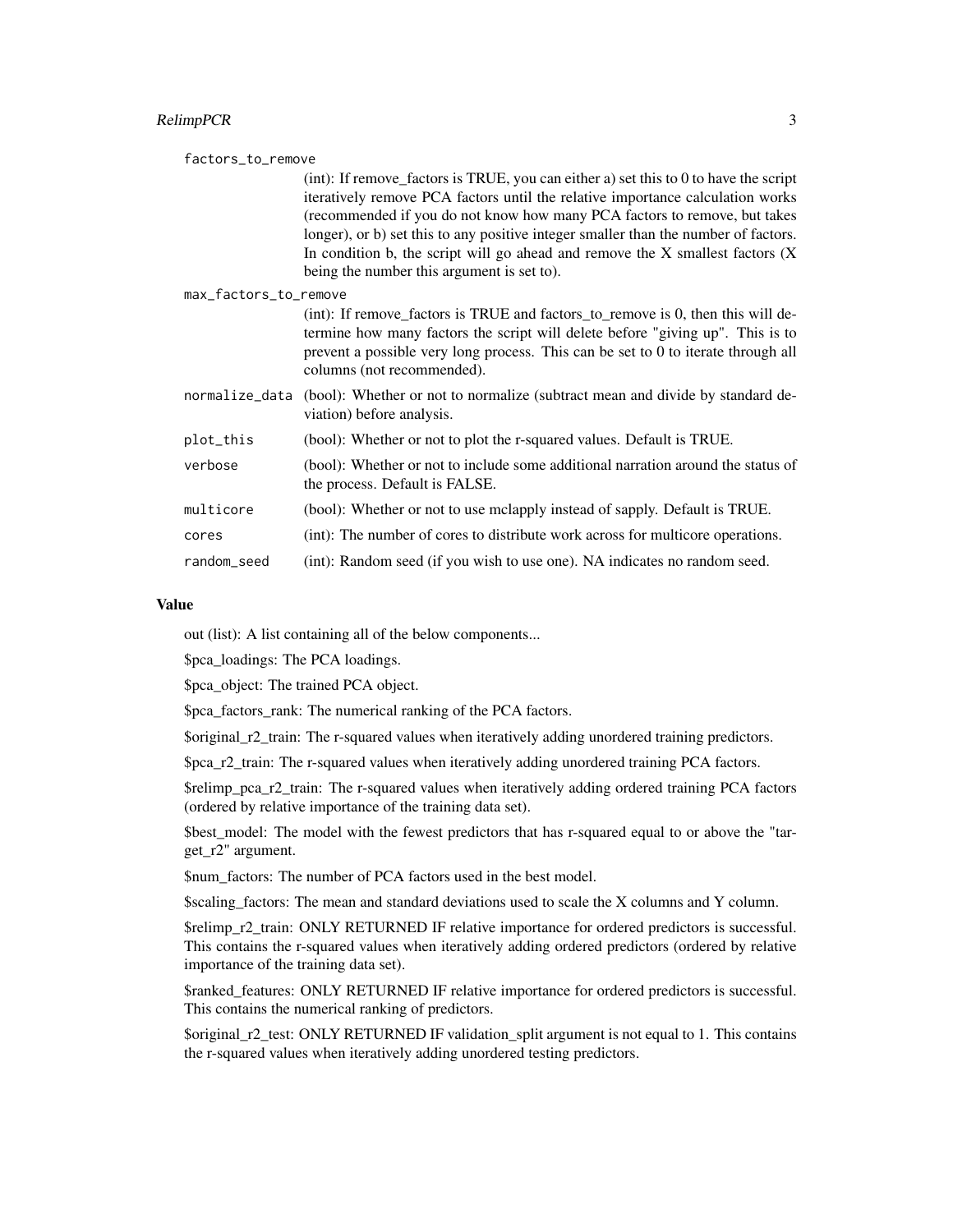<span id="page-3-0"></span>\$pca\_r2\_test: ONLY RETURNED IF validation\_split argument is not equal to 1: This contains the r-squared values when iteratively adding unordered testing PCA factors.

\$relimp\_pca\_r2\_test: ONLY RETURNED IF validation\_split argument is not equal to 1. This contains the r-squared values when iteratively adding ordered testing PCA factors (ordered by relative importance of the training data set).

\$relimp\_r2\_test: ONLY RETURNED IF validation\_split argument is not equal to 1 AND relative importance for ordered predictors is successful. This contains the r-squared values when iteratively adding ordered testing predictors (ordered by relative importance of the training data set).

#### Examples

```
#Below performs single core relative importance principal
#components regression of mpg against cyl, disp, and hp (all from the mtcars
#sample data set), optimizing for a r-squared value of 0.75.
y = \text{mtcars$mpg[1:20]; x = \text{mtcars}[1:20,c("cyl", "disp")}pcr\_object = RelimpPCR(Y = y, X = x,target_r2 = 0.75, multicore = FALSE,
remove_factors = FALSE, normalize_data = FALSE, plot_this = FALSE)
```
RelimpPCR.predict *Predictor Function for RelimpPCR*

#### Description

This function takes the trained RelimpPCR object and proceeds to perform a prediction from the best model (as defined in the documentation of RelimpPCR()).

#### Usage

RelimpPCR.predict(pcr, newdata)

#### Arguments

| pcr     | (pcr_object): The trained RelimpPCR object produced by the RelimpPCR()<br>function. |
|---------|-------------------------------------------------------------------------------------|
| newdata | (data frame): The new X value(s) you wish to draw a prediction from.                |

### Value

pred (data frame): A data frame containing the preictions.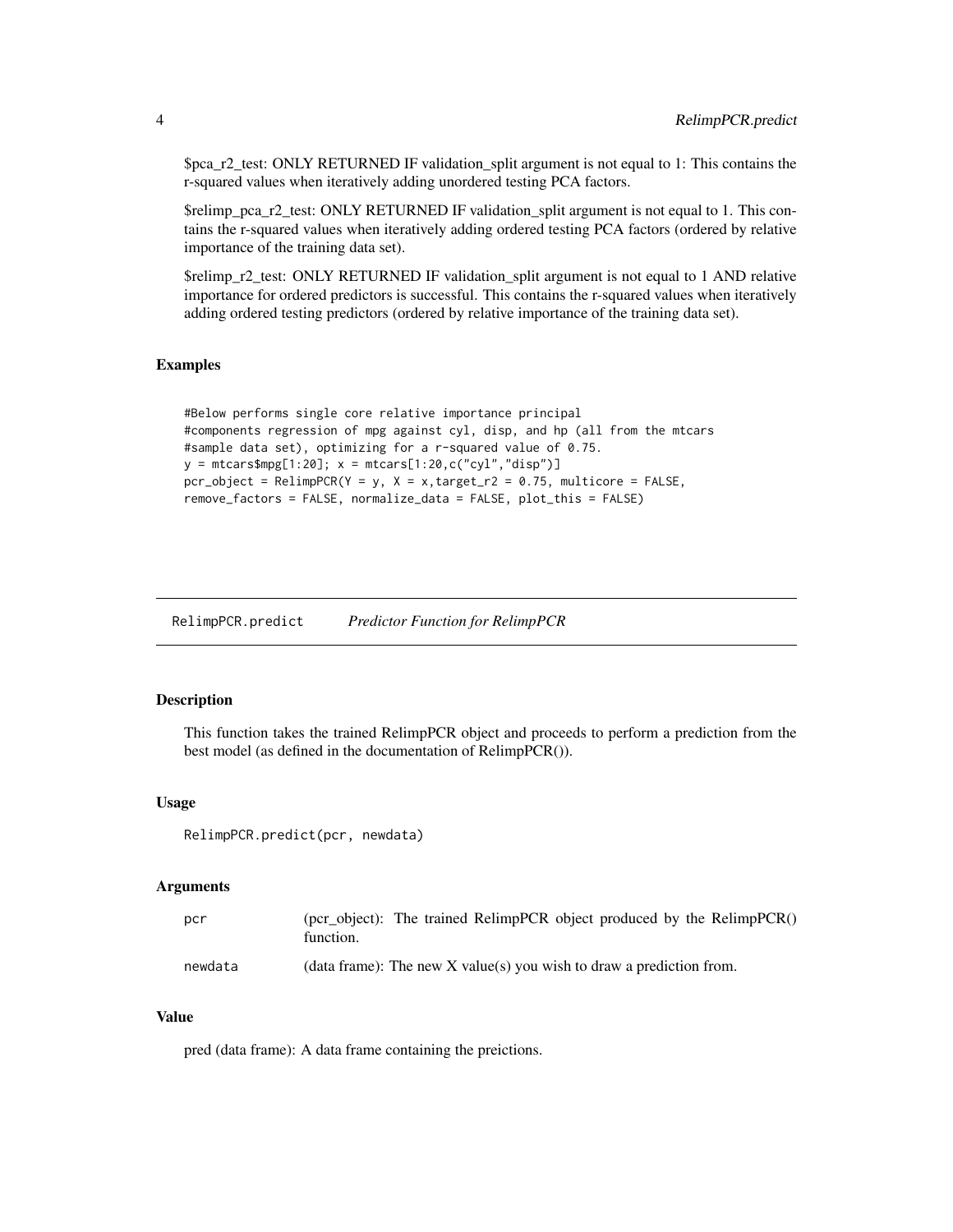# RelimpPCR.predict 5

# Examples

#The below function takes a trained PCR object (produced by RelimpPCR) #and a dataframe (using the same columns that the PCR object was trained #with) and produces a prediction.  $y = \text{mtcars$mpg[1:20]; x = \text{mtcars}[1:20, c("cyl", "disp")}$  $pcr\_object$  =  $RelimpPCR(Y = y, X = x, target_r2 = 0.75, multicore$  =  $FALSE,$ remove\_factors = FALSE, normalize\_data = FALSE, plot\_this = FALSE) pred = RelimpPCR.predict(pcr\_object, data.frame(mtcars\$cyl, mtcars\$disp))